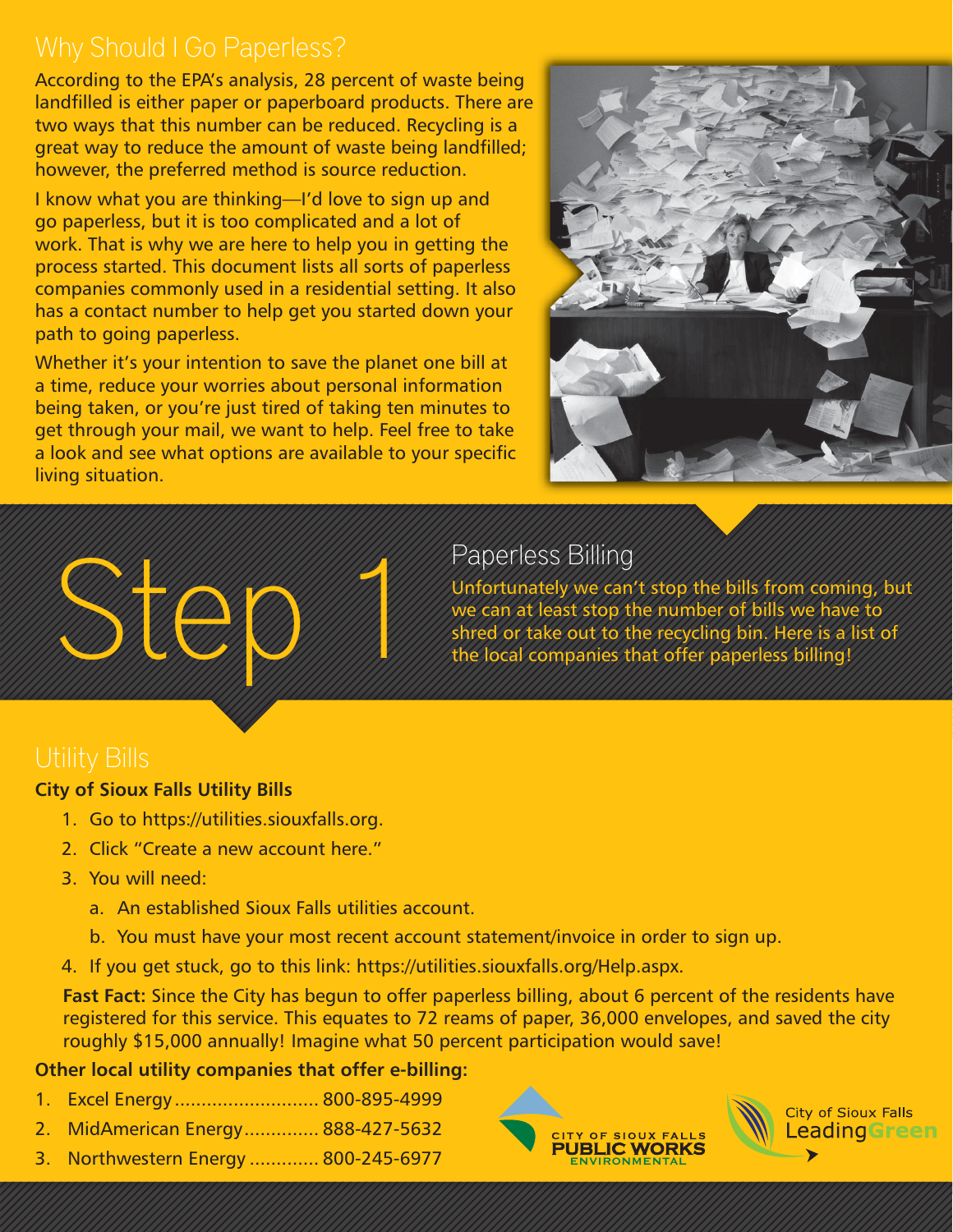## Stopping Advertisement Mail

The Direct Marketing Association (DMA) has a Mail Preference Service (MPS) which lets residents opt out of receiving unsolicited commercial mail from a significant portion of national companies for five years. When you register with this service your name will be put on a "delete" file and made available to direct mail marketers and organizations. This will reduce most of your unsolicited mail. Your registration will not stop mailings from organizations that do not use the DMA's mail preference service. To register with DMA's Mail Preference Service, go to www.dmachoice.org or mail your request with a \$1 processing fee to:

**DMAchoice** Direct Marketing Association P.O. Box 643 Carmel, NY 10512





## Preventing Unsolicited Mail

You have options to prevent prescreened offers of credit or insurance offers. You can choose either a five-year opt-out plan or a permanent opt-out plan. Below are the directions for either route.

### Five-Year Opt-Out Plan

To opt-out for five years, you can either go to www.optoutprescreen.com OR you can call toll-free at 1-888-567-8688 or 1-888-5-OPT-OUT. The phone number and website are both operated by the major consumer reporting companies. You will have to provide some personal information to complete this process. You will be asked your home telephone number, name, Social Security number, and date of birth. The information you provide is confidential and only used to process your request to opt out.

### Permanent Opt-Out Plan

To permanently opt-out, you will need to go online to optoutprescreen.com. To complete this request you will need to return the signed Permanent Opt-Out Election form which is provided after you initiate this request to permanently opt-out. If you do not have internet access, you can send a written request to permanently opt-out to each of the major consumer reporting companies. This request will need to include your home telephone number, name, Social Security number, and date of birth.

Experian **OptOut** P.O. Box 919 Allen, TX 75013

Equifax, Inc. **Options** P.O. Box 740123 ATlanta, GA 30374

Innovis Consumer Assistance P.O. Box 495 Pittsburgh, PA 15230 **TransUnion** Name Removal Options P.O. Box 505 Woodlyn, PA 19094